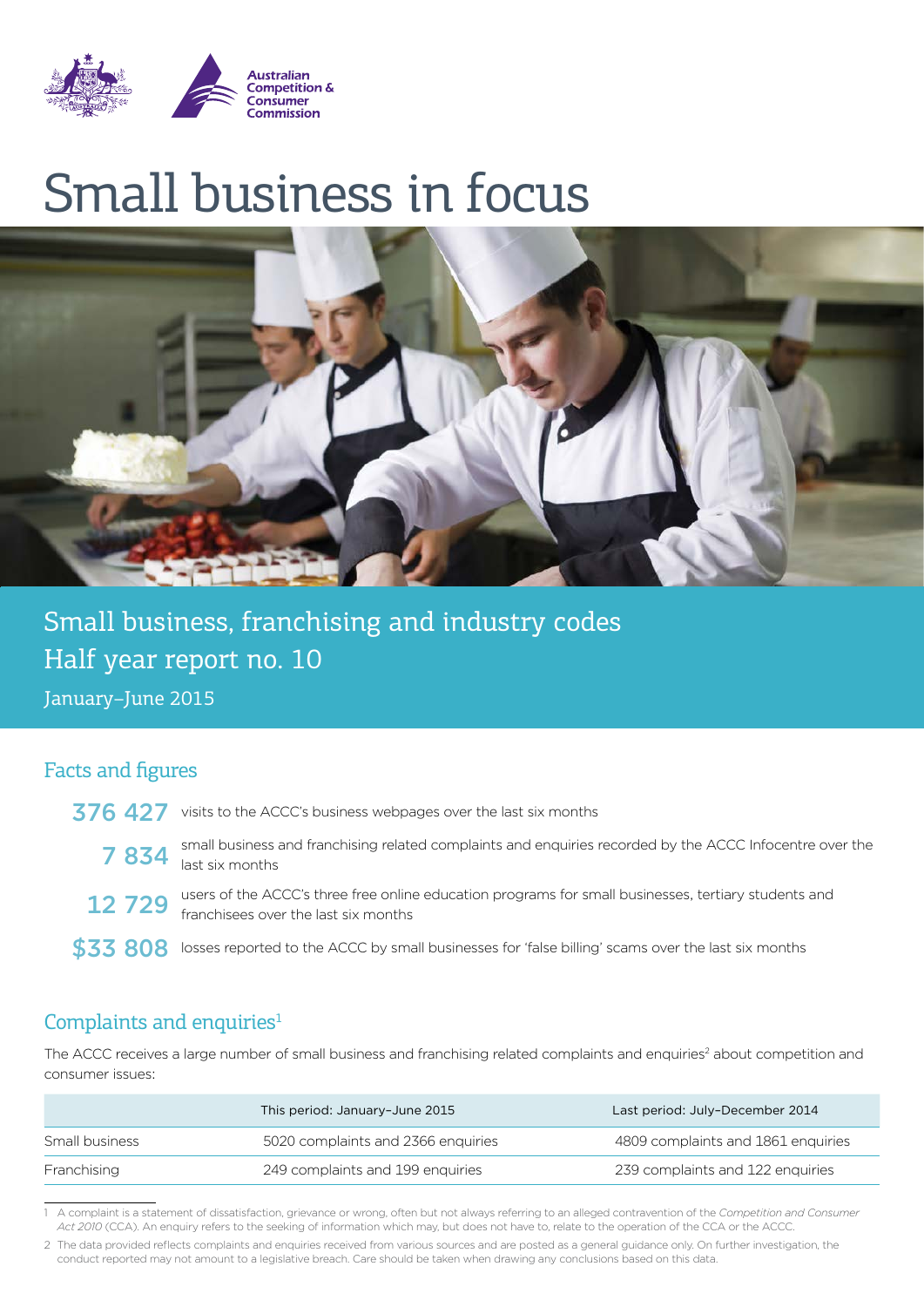#### Longer term trends

#### Contacts by month



#### Complaints-by key issue<sup>3</sup>

| <b>Issues</b>                              | <b>Small business</b>         |                               | Franchising                   |                               |
|--------------------------------------------|-------------------------------|-------------------------------|-------------------------------|-------------------------------|
|                                            | $2014 - 15$<br>financial year | $2013 - 14$<br>financial year | $2014 - 15$<br>financial year | $2013 - 14$<br>financial year |
| Consumer law related issues                |                               |                               |                               |                               |
| Misleading conduct/false representations   | 2518                          | 1560                          | 87                            | 86                            |
| Product safety                             | 1667                          | 210                           | 3                             | $\overline{2}$                |
| Consumer guarantees                        | 1320                          | 959                           | 17                            | 10                            |
| Unconscionable conduct                     | 247                           | 77                            | 42                            | 23                            |
| Unsolicited goods & services               | 123                           | 82                            | 1                             | 0                             |
| Other Australian Consumer Law (ACL) issues | 281                           | 347                           | 8                             | 8                             |
| Competition related issues                 |                               |                               |                               |                               |
| Misuse of market power                     | 367                           | 161                           | 1                             | 8                             |
| Exclusive dealing                          | 324                           | 99                            | 20                            | 8                             |
| Other competition issues                   | 302                           | 95                            | 9                             | 4                             |
| Franchising Code related issues            |                               |                               |                               |                               |
| <b>Disclosure</b>                          |                               |                               | 51                            | 69                            |
| Termination of franchise agreement         |                               |                               | 19                            | 35                            |

## Enforcing the law

The ACCC aims to make markets work for everyone. We use a range of tools to encourage compliance with the *Competition and Consumer Act 2010* (CCA), such as seeking court orders and obtaining undertakings enforceable in court. Recent outcomes of ACCC action include:

- The Hon. Jeff Kennett AC has, as an independent arbiter, instructed **Coles** to refund over \$12 million to suppliers. This process arose out of legal action by the ACCC against Coles.
- The Federal Court has ordered **Coles** to pay penalties of \$2.5 million for making false or misleading representations and engaging in misleading conduct in relation to the promotion of its par baked bread products in a case brought by the ACCC.
- The Federal Court has ordered a \$500 000 penalty against a franchisor. Coverall Melbourne, in proceedings brought by the ACCC. The Court declared that Coverall Melbourne had engaged in unconscionable conduct, made false or misleading representations, and had contravened the Franchising Code in its dealings with two people who subsequently signed up to the franchise.
- The Federal Court has declared that Safety Compliance Pty Ltd contravened the CCA by engaging in misleading or deceptive conduct and making false or misleading representations towards small businesses in connection with the supply of safety wall charts and first aid kits in a matter brought by the ACCC.

<sup>3</sup> These figures do not correspond to the statistics on the previous page as multiple issues may be identified from a single complaint. Complaints not within the remit of the ACCC are excluded.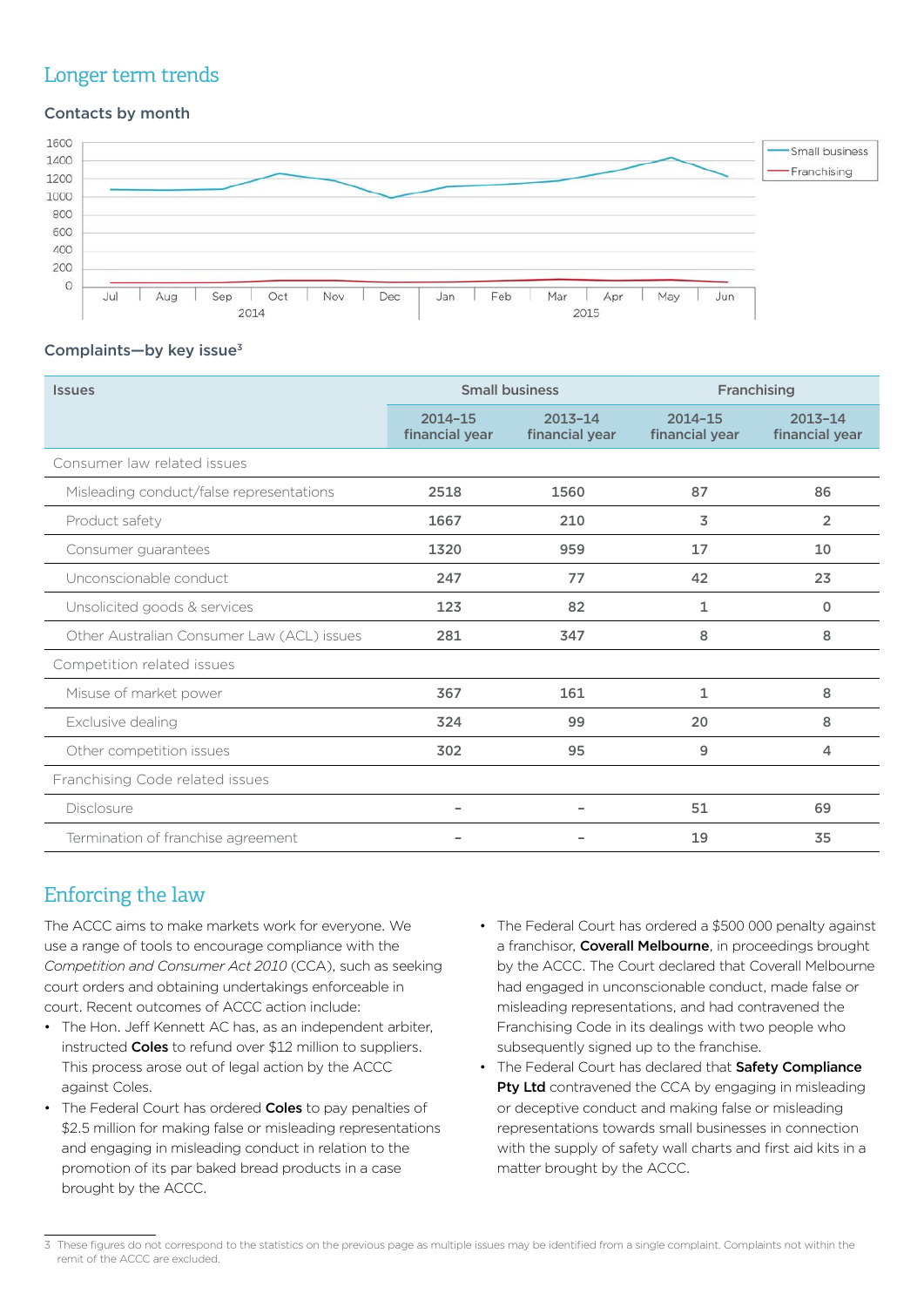

## Industry codes

The ACCC is responsible for promoting and enforcing compliance with industry codes prescribed under the CCA. We can also audit businesses for compliance with these codes.

The Food and Grocery Code of Conduct came into effect in March. It prohibits specific types of unfair conduct by retailers and wholesalers in their dealings with suppliers. The code is voluntary—it only applies to companies that agree to be bound by the code. To date, Coles Supermarkets Australia, Woolworths Limited, Aldi and About Life Pty have signed up to the code. The ACCC has developed [guidance](http://www.accc.gov.au/business/industry-codes/food-and-grocery-code-of-conduct)  [on the code.](http://www.accc.gov.au/business/industry-codes/food-and-grocery-code-of-conduct)

A [review of the Horticulture Code,](http://www.agriculture.gov.au/ag-farm-food/hort-policy/code-of-conduct) which regulates trade in horticultural produce between Australian fresh fruit and vegetable growers and traders, was initiated by the Australian Government in June.

This period, the ACCC **audited 12 franchisors** for compliance with the Franchising Code. The ACCC has now audited 74 franchisors and 15 horticulture traders (for compliance with the Horticulture Code) since the audit power was introduced in 2011. The majority of these traders have been found to be compliant with the relevant code.

#### B2B unfair contract terms

In June the Australian Government introduced a Bill into Parliament intended to extend the unfair contract term laws that currently protect consumers to cover businesses with less than 20 employees and for transactions under \$100 000 or for multi-year contracts totalling less than \$250 000. The ACCC will be running an educational campaign to inform businesses about the new law once it is introduced.

## Competition Policy Review

The Competition Policy Review [Final Report](http://competitionpolicyreview.gov.au/final-report/) was released in March, making 56 recommendations, including:

- removing remaining restrictions on retail trading hours, subject to some conditions
- removing pharmacy ownership and location rules
- developing a more effective misuse of market power provision
- the ACCC connecting small businesses to alternative dispute resolution services.

## ACCC [2015 priorities](http://www.accc.gov.au/publications/compliance-and-enforcement-policy)

In February, the ACCC released its 2015 [Compliance and](https://www.accc.gov.au/about-us/australian-competition-consumer-commission/compliance-enforcement-policy)  [Enforcement Policy](https://www.accc.gov.au/about-us/australian-competition-consumer-commission/compliance-enforcement-policy). Priorities relevant to small business include:

- ensuring compliance with new or amended industry codes of conduct
- unconscionable conduct, particularly when involving large national traders
- • conduct in concentrated markets which impacts on small businesses.

## Energy Made Easy website

The Australian Energy Regulator has redeveloped its Energy Made Easy website, which includes a [page for small](https://www.energymadeeasy.gov.au/get-energy-smart/energy-and-your-business)  [businesses](https://www.energymadeeasy.gov.au/get-energy-smart/energy-and-your-business) offering:

- information on small businesses' rights as energy customers
- tools to help small businesses find a great energy deal
- tips on how small businesses can use less energy and save money.